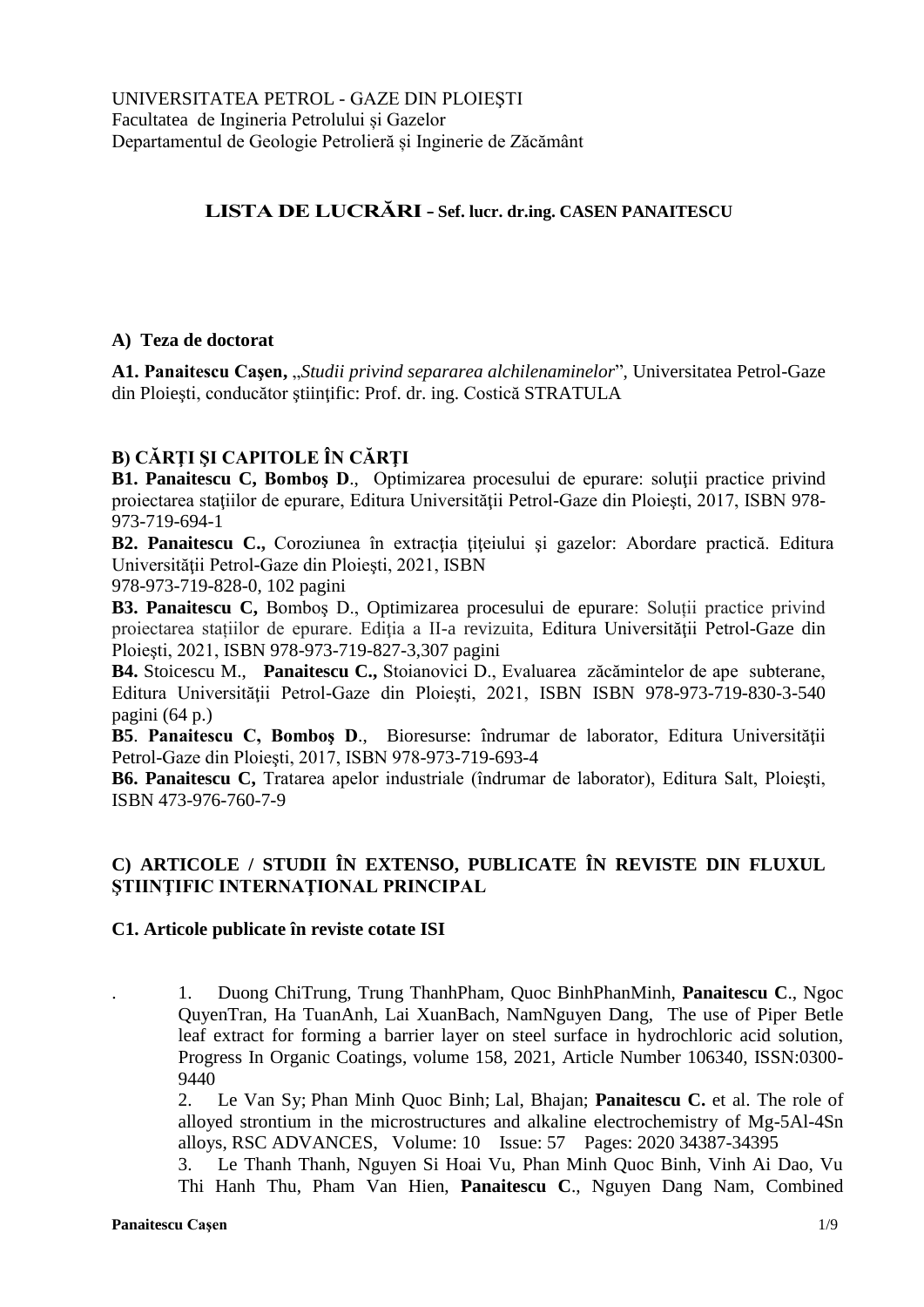[experimental and computational studies on corrosion inhibition of Houttuynia cordata](https://www.sciencedirect.com/science/article/pii/S0167732220324600)  [leaf extract for steel in HCl medium,](https://www.sciencedirect.com/science/article/pii/S0167732220324600) Journal of Molecular Liquids, [Volume 315,](https://www.sciencedirect.com/science/journal/01677322/315/supp/C) 1 October 2020, 113787.

4. **Panaitescu C.**, Maria Stoicescu, Maria-Georgiana Ponea, Dumitru Nancu, Dang Nam Nguyen, [Biomass valuation in the context of sustainable agricultural development](https://cyberleninka.ru/article/n/biomass-valuation-in-the-context-of-sustainable-agricultural-development-in-romania)  [in Romania,](https://cyberleninka.ru/article/n/biomass-valuation-in-the-context-of-sustainable-agricultural-development-in-romania) Економика пољопривреде, 2020, nr.3.

5. ND Nam, C Panaitescu, MYJ Tan, M Forsyth, B Hinton, [An interaction between](javascript:void(0))  [praseodymium 4-hydroxycinnamate with AS1020 and X65 steel microstructures in](javascript:void(0))  [carbon dioxide environment,](javascript:void(0)) Journal of The Electrochemical Society 165 (2), C50, 2019.

6. [Horvat, Aleksandra Marcikic;](https://apps.webofknowledge.com/OneClickSearch.do?product=UA&search_mode=OneClickSearch&excludeEventConfig=ExcludeIfFromFullRecPage&SID=F3Zxwcb7ATkdxMjymxU&field=AU&value=Horvat,%20Aleksandra%20Marcikic) [Radovanov, Boris;](https://apps.webofknowledge.com/OneClickSearch.do?product=UA&search_mode=OneClickSearch&excludeEventConfig=ExcludeIfFromFullRecPage&SID=F3Zxwcb7ATkdxMjymxU&field=AU&value=Radovanov,%20Boris) [Popescu, Gheorghe H.P](https://apps.webofknowledge.com/OneClickSearch.do?product=UA&search_mode=OneClickSearch&excludeEventConfig=ExcludeIfFromFullRecPage&SID=F3Zxwcb7ATkdxMjymxU&field=AU&value=Popescu,%20Gheorghe%20H.)anaitescu Caşen; et al., [A Two-Stage Dea Model To Evaluate Agricultural Efficiency In Case Of](https://apps.webofknowledge.com/full_record.do?product=UA&search_mode=GeneralSearch&qid=4&SID=F3Zxwcb7ATkdxMjymxU&page=1&doc=2)  [Serbian Districts,](https://apps.webofknowledge.com/full_record.do?product=UA&search_mode=GeneralSearch&qid=4&SID=F3Zxwcb7ATkdxMjymxU&page=1&doc=2) EKONOMIKA POLJOPRIVREDA-ECONOMICS OF AGRICULTURE , 2019, Volume: 66 Issue: 4 Pages: 965-974

7. Georgescu, V., **Panaitescu, C.**, Bombos, M., Bombos, D., Hydrogenolysis of Glycerol in Gas Phase on Cu-Cr Mixed Oxide Catalyst Doped with Ni, Revista de Chimie, (Bucharest),2017, 68, no.5, p. 1114-1117, ISSN 0034-7752

8. Ion, C.S., Bombos, M., Vasilievici, G., **Panaitescu, C.**, Dragomir, R., Fuels desulphurization by adsorption on blasting grit, Revista de Chimie, (Bucharest), 2017, 68, no.4, p. 732-736, ISSN 0034-7752

9. Ghetiu, I., Stan, I.G., **Panaitescu, C.**, Jinescu, C., Mares, A.M., Surfactants efficiency in oil reserves exploitation, Revista de Chimie, (Bucharest), 2017, 68, no.2, p. 273-278, ISSN 0034-7752

10. Bombos, M., **Panaitescu, C.**, Juganaru, T., Bombos, D., Buzoianu, D., Vasilievici, G., Water denitrification by hydrogenation over Ru-Sn catalyst, Revista de Chimie, (Bucharest),2016, 67 no. 6, p. 1172-1175, ISSN 0034-7752

11. **Panaitescu, C.**, Bombos, M., Juganaru, T., Vasilievici, G., Vartires, A., Bombos, D., Diminishing of biological oxygen demand during wastewater depollution by oxidation with nanostructured catalysts, Materiale Plastice, 2016, 53, no.2, p. 211-214, ISSN 0025-5289

12. **Panaitescu, C.**, Bombos, M., Buzoianu, D.A., Bombos, D., Vasilievici, G., Imidazoline type dispersant for aqueous dolomite suspension, Revista de Chimie Revista de Chimie, (Bucharest), 2016, 67, no.4, p. 760-763, ISSN 0034-7752.

13. Bombos, M., **Panaitescu, C.,** Juganaru, T., Vasilievici, G., Bombos, D., Removing of pollutants from catalytic cracking wastewater by oxidation with nanostructured catalysts, Materiale Plastice, 2016, 53, no.1, p. 95-99, ISSN 0025-5289.

14. **Panaitescu, C.,** New method to separate ethylenediamine from waterethylenediamine mixture, Revista de Chimie, (Bucharest), 2016, 67, no.2, p. 349-352, ISSN 0034-7752.

15. Stoica, M.E., Avram, L., Onutu, I., Barbulescu, A., **Panaitescu, C.,** Cristescu, T., Time behaviour of hydrocarbon pollutants in soils polluted with oil and salt water, Revista de Chimie, (Bucharest), 2016, 67, no.2, p. 357-361, ISSN 0034-7752.

16. **Panaitescu, C**., Petrescu, M.G., Employment of mobile wastewater treatment plants in accidental pollution and operating risks evaluation, 2016, Fresenius Environmental Bulletin, 25, no.11, p. 4517-4524, ISSN 1018-4619.

17. **Panaitescu, C.,** Jinescu, C., Mares, A.M., Study on ethylenediamine removal from textile industry wastewater, Revista de Chimie, (Bucharest), 2016, 67, no.5, p. 925- 928, ISSN 0034-7752

18. Buzoianu, D.A., **Panaitescu, C.,** Bombos, M., Stoica, M.E., Study on efficiency increasing of biological stage by sequential operating of aeration reactors, Revista de Chimie, (Bucharest), 2016, 67, no. 5, p. 962-966, ISSN 0034-7752

19. **Panaitescu, C**., Bombos, M., Juganaru, T., Bombos, D., Vasilievici, G., Denitrification of Drinking Water by Hydrogenation over Pd Catalyst, Revista de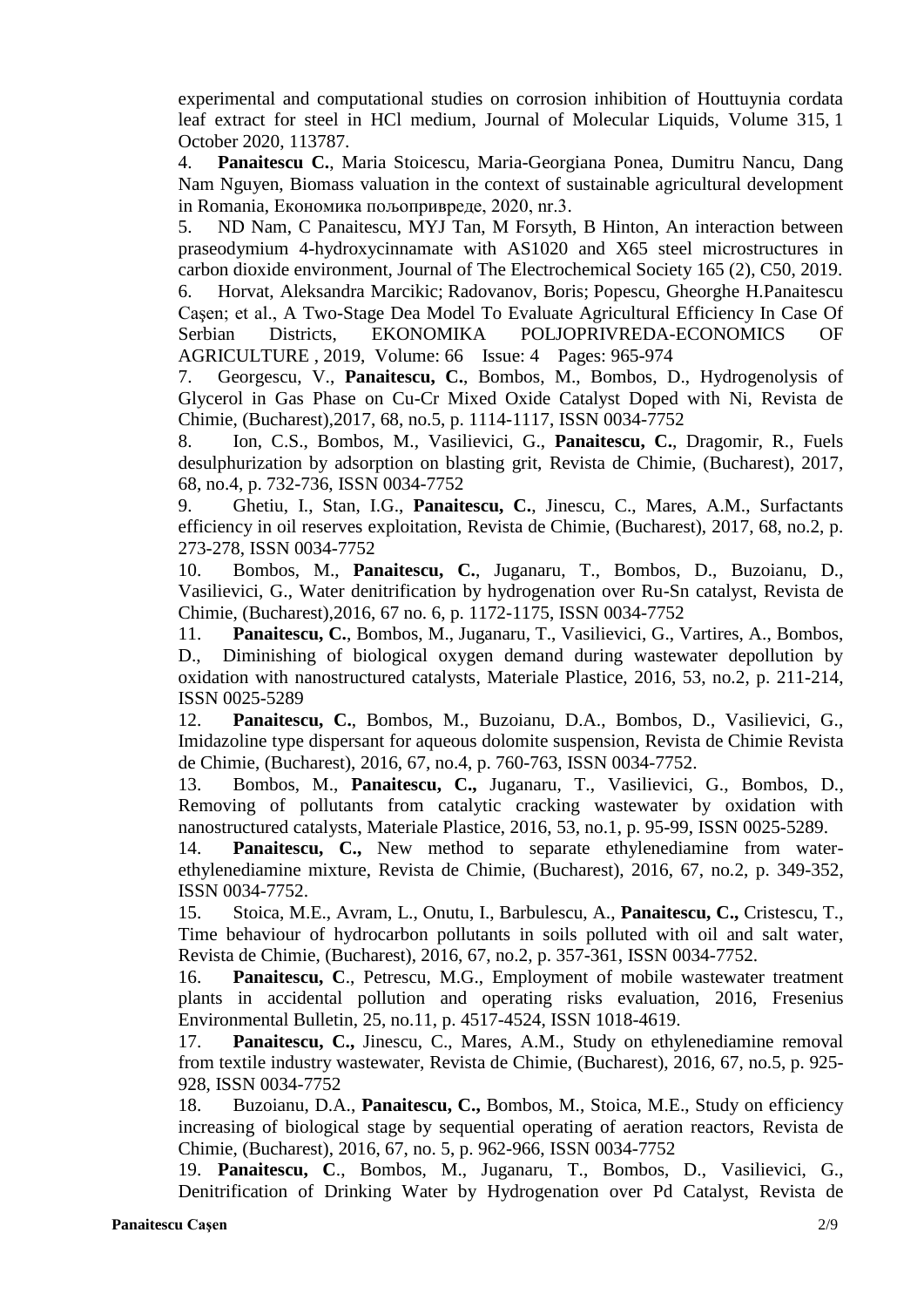Chimie, (Bucharest), 2016, 67, 11, p.2250-2253, ISSN 0034-7752.

20. **Panaitescu, C**., Bombos, D., Vasilievici, G., Bombos, M., Reduction of hexavalent chromium by metallic iron nanoparticle, Materiale Plastice, 2015, 52, no.4, p. 427-432, ISSN 0025-5289

21. **Panaitescu, C.**, Stoica, M.E., Enhancing of COD treatment in the physicochemical stage of refinery wastewater treatment plants, Revista de Chimie, (Bucharest), 2015, 66, no.5, p. 728-731, ISSN 0034-7752

22. Cristea, S.a , Bolocan, I.a , Bombos, D., Bombos, M., Vasilievici, G., Juganaru, T., Chivu, R., **Panaitescu, C.**, Hydrogenolysis of sunflower oil over Co-Mo catalyst, Revista de Chimie, (Bucharest), 2015, 66, no.8, p. 1177-1180, ISSN 0034-7752

23. **Panaitescu, C.,** Bucuroiu, R., Study on the composition of municipal waste in urban areas of Prahova county, Environmental Engineering and Management Journal, 2014, 13, no.7, p. 1567-1571, ISSN 1582-9596.

24. **Panaitescu, C.**, Onutu, I., Monitoring the quality of the sludge resulted from domestic wastewater treatment plants and the identification of risk factors, Environmental Engineering and Management Journal, 2013, 12, no.2, p. 351-358, ISSN 1582-9596.

25. Strǎtulǎ, C., **Panaitescu, C.**, Lungu, A., Pana, A., Some considerations concerning the advanced elimination of epychlorhydrin from 1,2-dichoropropane by fractioning [Unele consideratii privind eliminarea avansată a epiclorhidrinei din 1,2dicloropropan prin fracţionare], Revista de Chimie, 2005, 56, no.6, p. 677-681, ISSN 0034-7752

26. Panaitescu C., Influence of the Leachate Drainage Systems on Groundwater Quality in Muntenia Region, Agriculture and Agricultural Science Procedia, 2015 , 6, 500 – 505 (fără factor de impact), ISSN 22107843.

27. Nam, N.D., **Panaitescu, C.,** Tan, M.Y.J., Forsyth, M., Hinton, B., An interaction between praseodymium 4-hydroxycinnamate with AS1020 and X65 steel microstructures in carbon dioxide environment, Journal of the Electrochemical Society , 2018 volume 165, issue 2, C50-C59**,** ISSN 00134651**.**

28. Georgescu, V., Vasilievici, G., Bombos, M., **Panaitescu, C.,**Study of CO-CR mixed oxides for different applications, Revista de Chimie, Volume 68, Issue 9, September 2017, Pages 2039-2042

29. [Patrascioiu C.,](https://www.scopus.com/authid/detail.uri?origin=resultslist&authorId=25029629200&zone=) **[Panaitescu C.,](https://www.scopus.com/authid/detail.uri?origin=resultslist&authorId=36617745200&zone=)** [Paraschiv N.,](https://www.scopus.com/authid/detail.uri?origin=resultslist&authorId=25226941400&zone=) [Control valves -](https://www.scopus.com/record/display.uri?eid=2-s2.0-78149343957&origin=resultslist&sort=plf-f&cite=2-s2.0-78149343957&src=s&imp=t&sid=DF3D793B5D9125CE1522457FD560CA72.wsnAw8kcdt7IPYLO0V48gA%3a1470&sot=cite&sdt=a&sl=0&recordRank=) Modeling and [simulation,](https://www.scopus.com/record/display.uri?eid=2-s2.0-78149343957&origin=resultslist&sort=plf-f&cite=2-s2.0-78149343957&src=s&imp=t&sid=DF3D793B5D9125CE1522457FD560CA72.wsnAw8kcdt7IPYLO0V48gA%3a1470&sot=cite&sdt=a&sl=0&recordRank=) 2009,

Proceedings of the 11th WSEAS International Conference on Mathematical Methods, Computational Techniques and Intelligent Systems, MAMECTIS '09, Proc. 8th WSEAS NOLASC '09, Proc. 5th WSEAS CONTROL '09, p. 63-68, ISBN 978-960-474-094-9, ISSN1790-2769(conferinţă indexată ISI)

30. Panaitescu C., **Popescu C.,** Dobre L., Popa M., Information Management for Monitoring Surface Water, 9-th IBIMA-Maroc, 5-6 ianuarie 2008, p. 1100-1103, ISBN-09753393-8-9(conferinţă indexată ISI)

**C2.** Articole **publicate** în reviste și volumele unor manifestări științifice (in extenso) indexate în alte baze de date internationale (**necotate ISI**)

**1. Panaitescu, C.,** Stoicescu M., MATEC Web of Conferences 342, 03021 (2021), UNIVERSITARIA SIMPRO 2021, **I**mpact of hydrocarbons transport through pipes on placement areas, p1-7.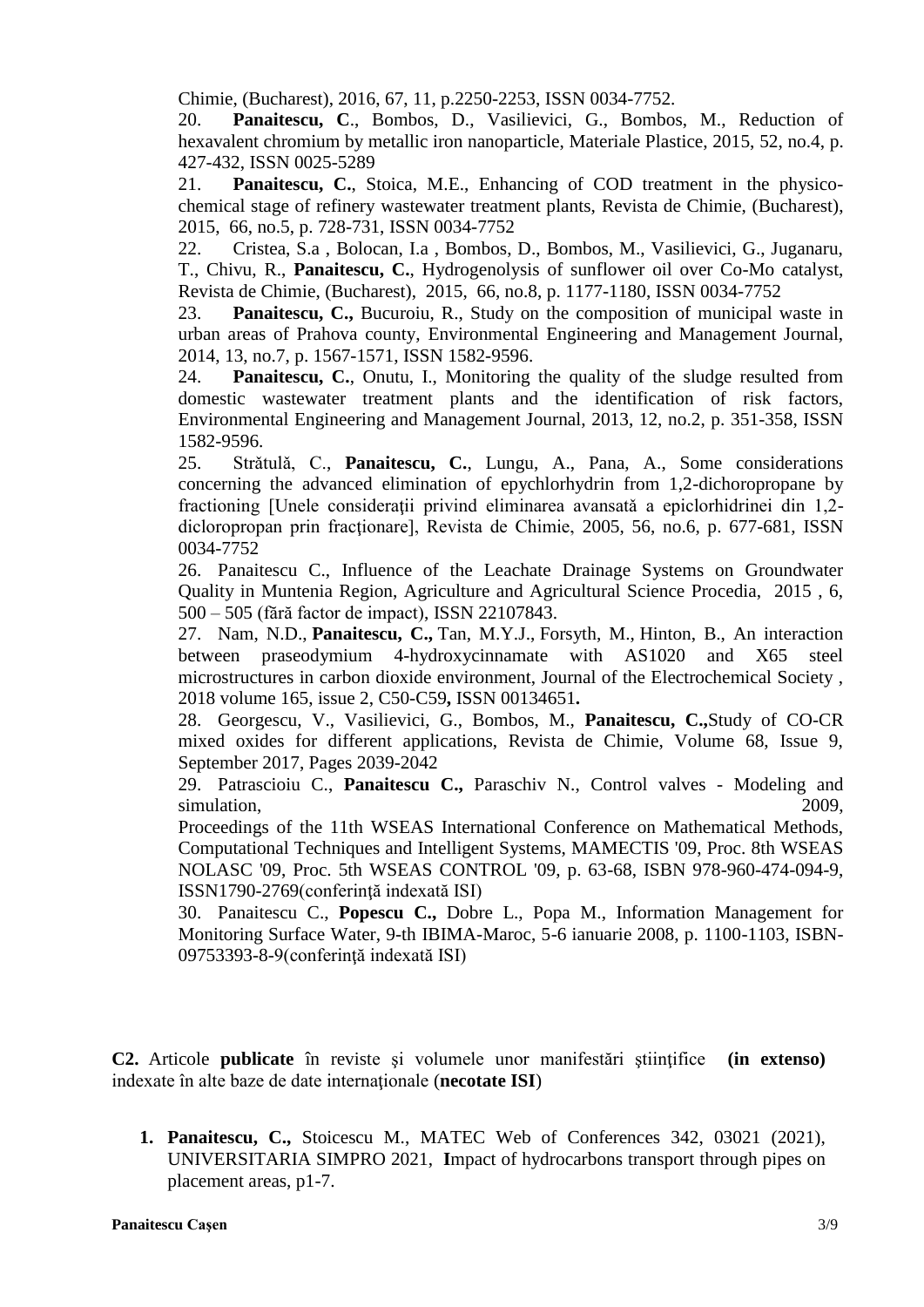- **2. Panaitescu C.,** Improve Wastewater Treatment Methods from Brewing Industry**,**  [Rethinking Social Action. Core Values in Practice,](https://www.ceeol.com/search/book-detail?id=798681) 232-238, 2019, Editura Lumen
- **3.** Buzoianu D.A., **Panaitescu C.,** Management strategies applied in water stations used in the food industry in order to increase the quality of the biogas, SIMI PROCEEDINGS, SIMI 2019, ISSN: L-1843-5831-ONLINE, International Symposium "The Environment and the Industry", 26-27 September 2019, Bucharest, Romania, pp. 71-76
- **4. Panaitescu, C.,** Correlation between Biologycal Wastewater Treatment and Efficiency, Buletinul UPG, Seria Tehnica, vol. LX., No.4B/2008
- **5. Panaitescu C.,** Study of Wastewater mixing in Sewage System and Wastewater Treatment in Slobozia, Petroleum - Gas University of Ploiesti Bulletin, Technical Series . 2008, Vol. 60 Issue 4, p167-170. 4p.
- **6. Panaitescu C**., Patrascu C., Dobre L, Popa M., New wastewater treatment technologies in petrochemical industries, Ovidius University Annals of Chemistry, Volume 18, no. 1, 2007, p.90
- **7. PANAITESCU C.**, STOICA Monica Emanuela, FEHIMAN Ciner, Non-Conventional Technologies for the Manufacturing Systems Use in Biological Wastewater Treatment Process, Applied Mechanics and Materials, ISSN: 1662-7482, Vols. 809-810, pp 1573- 1578
- **8.** Patrascu C., Dobre L, Popa M., **Panaitescu C**., The investigation of heavy metals behavior decontamination systems of soil contaminated with oil products, Ovidius University Annals of Chemistry, Volume 18, no. 1, 2007, p.102
- **9. Panaitescu C.,** Petrescu M.G., Research about the Corosive Effects of FeCl<sub>3</sub> in the Aeration Wastewater Basin, **IOP [Conference](https://www.scopus.com/sourceid/19700200831) Series: Materials Science and [Engineering](https://www.scopus.com/sourceid/19700200831)**, Open AccessVolume 295, Issue 119 February 2018 Article number 0120399th International Conference on Tribology, Balkantrib 2017, Cappadocia, Nevsehir13 September 2017 through 15 September 2017, Code 135934
- **10.** Boussier, Jean-Marie, Ion-Boussier, L., Popescu C., Augustin M., **Panaitescu C.** , Evaluation de l'Efficacité d'une Mesure de Transport, Buletinul UPG Ploiesti, Economics Sciences Vol LIX-4/2007
- **11. Panaitescu, C.,** Study of wastewater treatment from ecologycal storage yard, Buletinul UPG Ploiesti,Seria Tehnica, vol LXII , No 3A/2010, p. 105
- **12. Panaitescu, C.,** Study of water quality that result after meat treatment, Buletinul UPG Ploiesti,Seria Tehnica, vol LXII , No 3A/2010, p. 109
- **13. Panaitescu, C.,** Consideraţii privind eliminarea selectivă a H2S faţă de CO2 din gazelle naturale prin absorbtie în etanolamine, Buletinul Universității "Petrol-Gaze" din Ploieşti, vol.XL VII-L, Nr.14,ISSN 0376 4156, 1998
- 14. **Panaitescu, C**., Epurarea apelor reziduale industriale care contin etilendiamină prin procedeul de adsorbţie pe cărbune activ special , Buletinul Universitatii Petrol-Gaze din Ploiesti, 2005, ISSN 1221-9371, vol LVII, pag. 109-113, Seria Tehnică, Nr. 2/2005.
- **15. Panaitescu C.,** Surface water quality management in PRAHOVA area, Annals of the "Constantin Brâncuşi" University of Târgu Jiu, Economy Series, Special Issue/2014- Information society and sustainable development, "ACADEMICA BRÂNCUŞI" PUBLISHER, p. 152-154, ISSN 2344 – 3685/ISSN-L 1844 – 7007,
- **16. Panaitescu C.,** Wastewater Treatment Technologies Applied In Conformity With The European Environmental Policies, Annals of the "Constantin Brâncuși" University of Târgu Jiu, Economy Series, Special Issue/2014- Information society and sustainable development, p.148-151, "ACADEMICA BRÂNCUŞI" PUBLISHER, ISSN 2344 – 3685/ISSN-L 1844 – 7007
- **17. Panaitescu C.,** Constandache C., Using the Lechate Treatment Technologies for Fertilizers, International symposium "THE ENVIRONMENT AND THE INDUSTRY, SIMI 2018, PROCEEDINGS BOOK, p.170-175.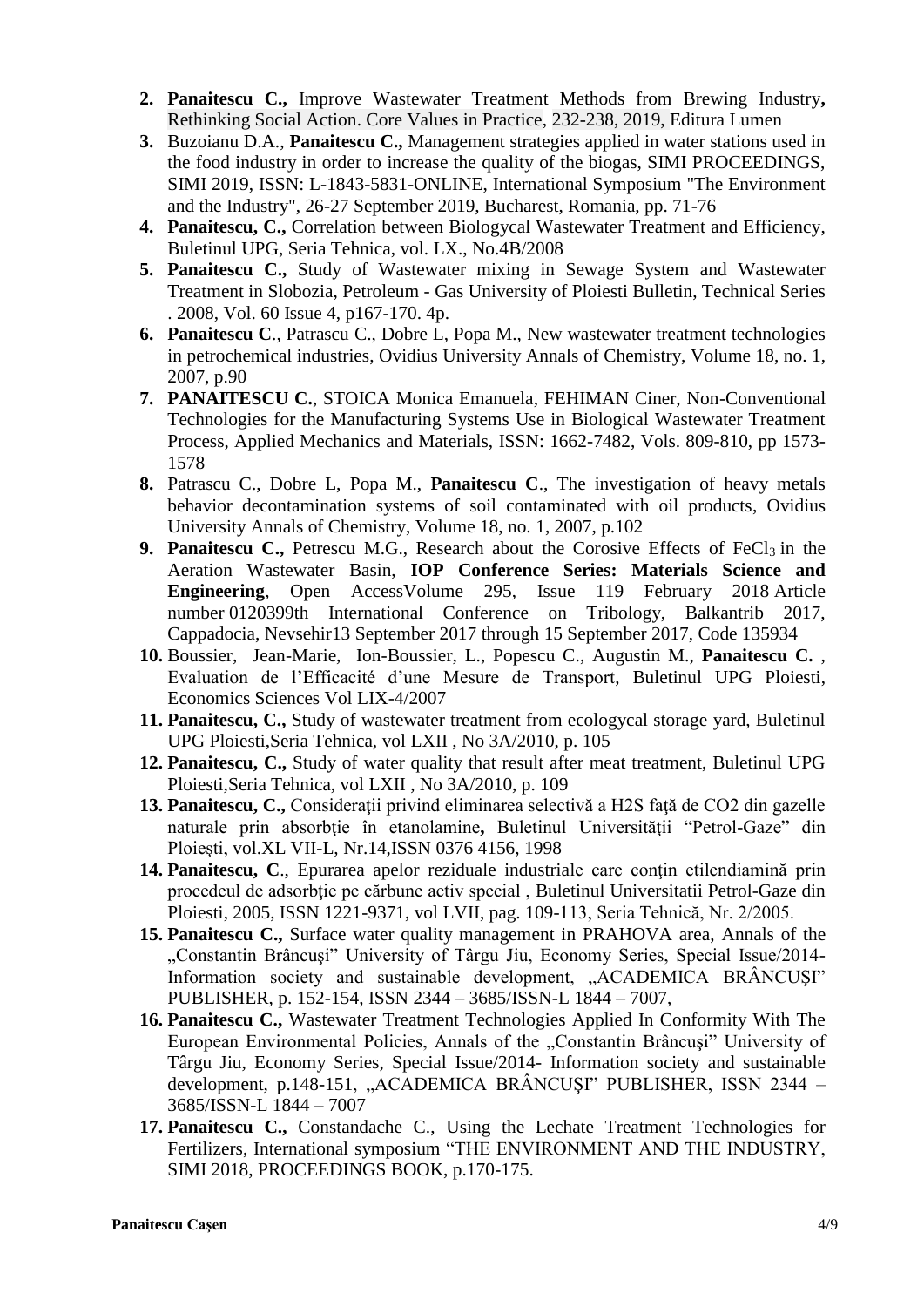- **18. Panaitescu C.,** Increasing the degree of treatment for COD and BOD using AQUA MICROPAN PE type microorganisms in combination with activated sludge, Bulletin of Romanian Chemical Engineering Society, vol.3, No.1&2, 2016, ISSN 2360-4697, p. 172
- **19. Panaitescu C.,** Addressing the Acceptance of Students 'Studies in Other Countries in the Context of National Policies and Security Strategies, 239-245, 2019, Editura Lumen, [Rethinking Social Action. Core Values in Practice.](https://www.ceeol.com/search/book-detail?id=798681)
- **20. Panaitescu C.,** Stan G., The implementation of the coagulation-flocculation process in the leachate treatment from ecological landfills, Bulletin of Romanian Chemical Engineering Society, vol.3, No.1&2, 2016, ISSN 2360-4697, p. 179.
- **21. Panaitescu C.,** Climate Change Impacts On Water Resources In River Basin BUZAU, ROMANIA**,** International Conference Climate Change On Water Resources, ISBN 978-86-82565-41-3, Belgrade, Editor: Jaroslav Cerni Institute, p.69-73, 17-18 Octomber 2013, Belgrade, Serbia.
- **22.** Constandache C., **Panaitescu C**., Onutu I., Vica C., Bilanici A., Vica P., Drinking water- from source to consumption in romania. The approach in the CCWATER-PROJECT, International Conference Climate Change On Water Resources, ISBN 978- 86-82565-41-3, Belgrade, Editor: Jaroslav Cerni Institute, p.236-242, 17-18 OCTOMBER 2013, Belgrade, Serbia
- **23. Panaitescu C**., Climate change impacts on surface water resources in ROMANIA, ICERE 2014, ISBN-10:1499567154, 7-8 Mai, Paris, Franta
- **24. Panaitescu, C.,** Aspecte economice privind eliminarea etilendiaminei din apele reziduale prin adsorbtie pe diferite tipuri de carbune activ**,** A XV-a Conferinta de Termotehnica cu participare internaţională, 26-28 mai 2005, ISBN 973-742-089-6, editat pe CD, Craiova, 26-28 mai 2000
- **25.** Luminiţa Ion-Boussier, H. Omrani, Trigano P., **Panaitescu C.,** Dobre L, Popa M.,, Decision making aid tool to choice and to evaluate urban projects, Quality in Services, - 8 september, 2006, Paisley, Scotland
- **26. Panaitescu C**., Jinescu Gh., Patroescu V. Study on use of aerobic microbiological treatment in wastewater treatment with a high content of petroleum products, International Symposium of Environment and Industry, 28-30 OCTOMBRIE, 2009, ISSN 1843-5831
- **27.** Jinescu, Ghe., Isopencu,G., Jinescu C., Mares, M., Vasilescu P., **Panaitescu C.,** The study of elutriation of the solid particle phenomena in fluidized bed Procesess ISBN 978-606-521-349-4, RICCCE 2009, sept. 2009
- **28. Panaitescu C.**, Isopencu,G., Isopencu,G., Jinescu C., Mares, M., Methods for Analytical Control In Biological Treatment Stage of Industrial Wastewater, ISBN 978- 606-521-349-4, RICCCE 2009, sept. 2009
- **29.** Strătulă, C., Oprea, F., **Panaitescu C.** Petre, M., Boţoc Gh., Mocanu A, Studiul recuperării fenolului din soluții apoase prin extracție lichid- lichid cu MTBE, Simpozionul Internaţional de Chimie, Bucureşti, 3-6 octombrie 2000, (ISBN 973-685- 163 X, p.394).
- **30.** Olaru, C., Tsakiris, C., **Panaitescu, C.,** Modelarea unei unităţi fizico-chimice din fluxul de tratare a apelor cu reziduu petrolier, Simpozionul Internaţional de Chimie, Bucureşti, 3-6 octombrie2000, ISBN 973-685-163 X, p.394.
- **31.** Strătulă,, C., Oprea, F., **Panaitescu C., Petre, M., Botoc Gh., Methyl Tert-buthyl Ether-**A New Solvent for Phenol and Acetic Acid Extraction from Wastewater, International Solvent Extraction Conference, Cape Town, South Africa, March 18-21, 2002 (CD).
- **32. Panaitescu C.**, Study of the liquid-vapor equilibrium in the presences of electrolythes, ARA 2010, Proceedings- Presses Internationales Polytechnique, Montreal, Quebec, 2010, ISBN 978-2-553-01547-2, , p.481, 18-23 MAI, 2010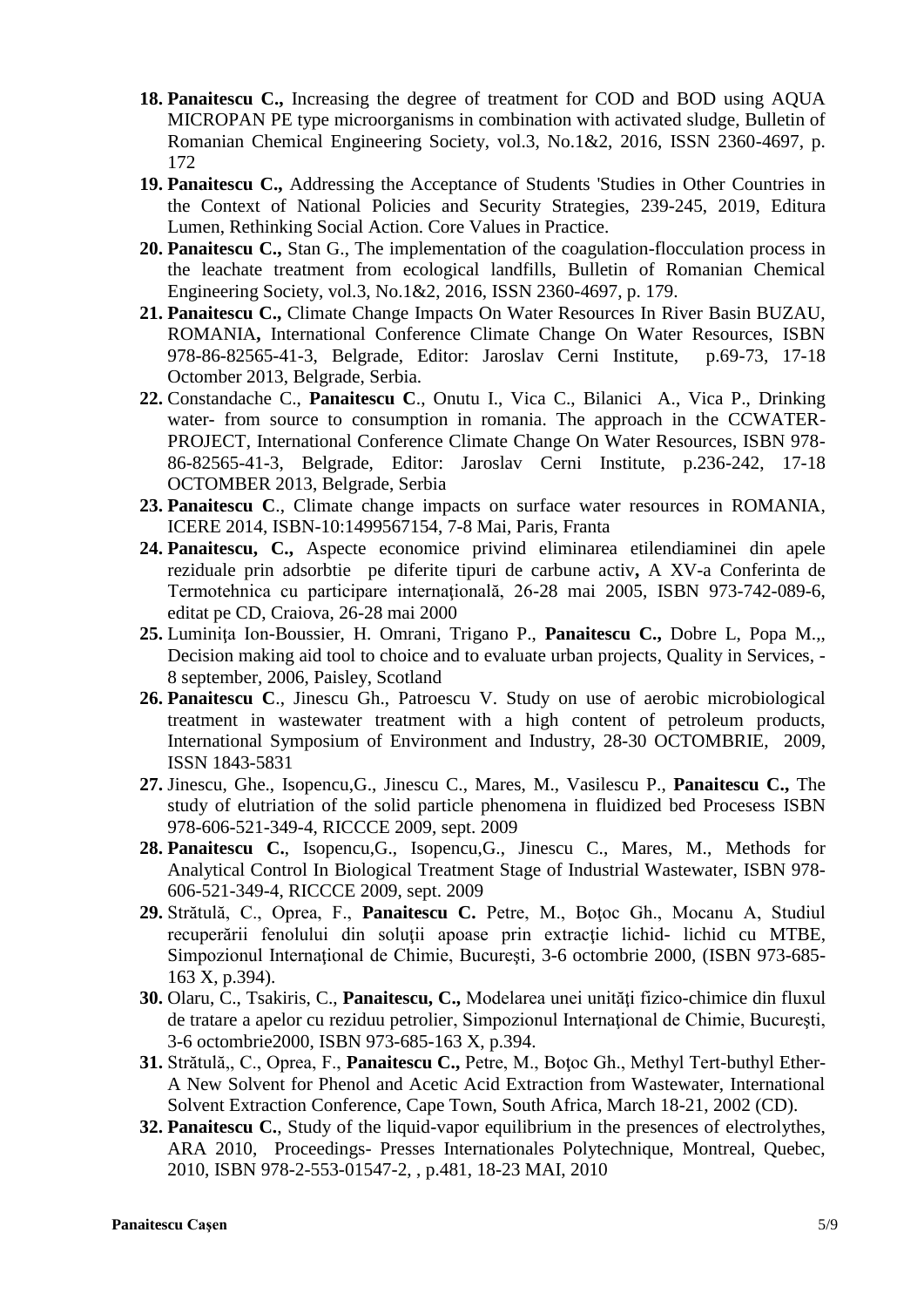- **33. Panaitescu C.**, Integrate sludge management from Prahova area in the national strategies, International Scientific Conference Information society and sustainable development, 2nd Edition, , ISBN 978-973-144-637-0, 24-25 April, 2015, Romania
- **34. Panaitescu C.,** The Possibility of Meeting University Studies by Migrants**,** 246-255, 2019, Editura Lumen, [Rethinking Social Action. Core Values in Practice.](https://www.ceeol.com/search/book-detail?id=798681)

## **D) ALTE LUCRĂRI ŞI CONTRIBUŢII ŞTIINŢIFICE**

#### **D1. Participări la conferinţe naţionale de specialitate cu publicarea lucrărilor în extenso**

- **1. Panaitescu C.,** *The efectiveness of utilization of floating dams in treating surface*  waters accidentally polluted with petroleum products**,** SIGPROT 2010**,** ISSN2066- 995x, p. 1576
- **2. Panaitescu C.,** Study for finding optimal solutions for sludge treatment, SIGPROT 2010 ISSN2066-995x, p. 1589
- **3. Panaitescu C.**, The influence of wastewater from the food industry upon the quality of the surface waters, SIGPROT 2010 ISSN2066-995x, p. 1576
- **4. Panaitescu C.,** The effectiveness of utilization of floating dams in treating surface waters accidentally polluted with petroleum products, SIGPROT 2010**,** ISSN2066- 995x, p. 1582
- **5. Panaitescu C.,** Integrarea procesului de epurare al apelor uzate industriale in contextul dezvoltarii durabile in regiunea Valenii de Munte**, C**onferinta Chimie si Dezvoltare, Pitesti, 28 mai 2010 **,** ISSN 1453-1151, p. 48
- **6. Panaitescu C.,** Monitorizarea dinamicii namolului active în vederea obtinerii unei calitati cat mai bune a apei uzate epurate**,** Conferinta Chimie si Dezvoltare, Pitesti, 28 mai 2010**,** ISSN 1453-1151, p. 61
- **7. Panaitescu, C.,** Dispersia atmosferică**,** Simpozionul Mediul şi industria, Institutul Naţional de Cercetare Dezvoltare pentru Ecologie Industrială Bucureşti**, 2**3-25 septembrie 1999, Bucureşti
- **8. Panaitescu C.,** Necesitatea tratarii apelor uzate de rafinarie in vederea refolosirii ca ape de proces, GEPROPOL 2009, 12-13 iunie 2009, Bucuresti, ISSN 2066-5725
- 9. **Panaitescu C.**, Epurarea microbiologica- o soluție pentru reducerea concentratiei poluantilor din apele uzate de rafinarie, ISSN 2066-5725, GEPROPOL 2009, 12-13 iunie 2009, Bucuresti
- **10. Panaitescu C.** New strategies in wastewater treatment from Prahova industrial area applied in conformity with the european environmental policies, Conferinta internationala Jean Monnet Iasi –Europe on the move, ISBN 978-973-703-478-6, Iaşi, 7-9 mai 2009
- **11. Panaitescu C.** Surface water quality-between european policies an The necessities imposed by enviromental protection, ISBN 978-973-703-478-6, Europe on the move, 7-9 mai 2009

### **D2. Participări la conferinţe internaţionale şi naţionale de specialitate fără publicarea lucrărilor în extenso sau fără indexare în baze de date internaţionale**

**1. Panaitescu C.,** Study on increasing the efficiency of biological treatment use new microorganism**,** ELSEDIMA 2012**,** 25-27 OCTOMBRIE, 2012, CLUJ-**NAPOCA** 

**Panaitescu Caşen** 6/9 **2. PANAITESCU C.,** PETRESCU,M.G., Use of mobile wastewater treatment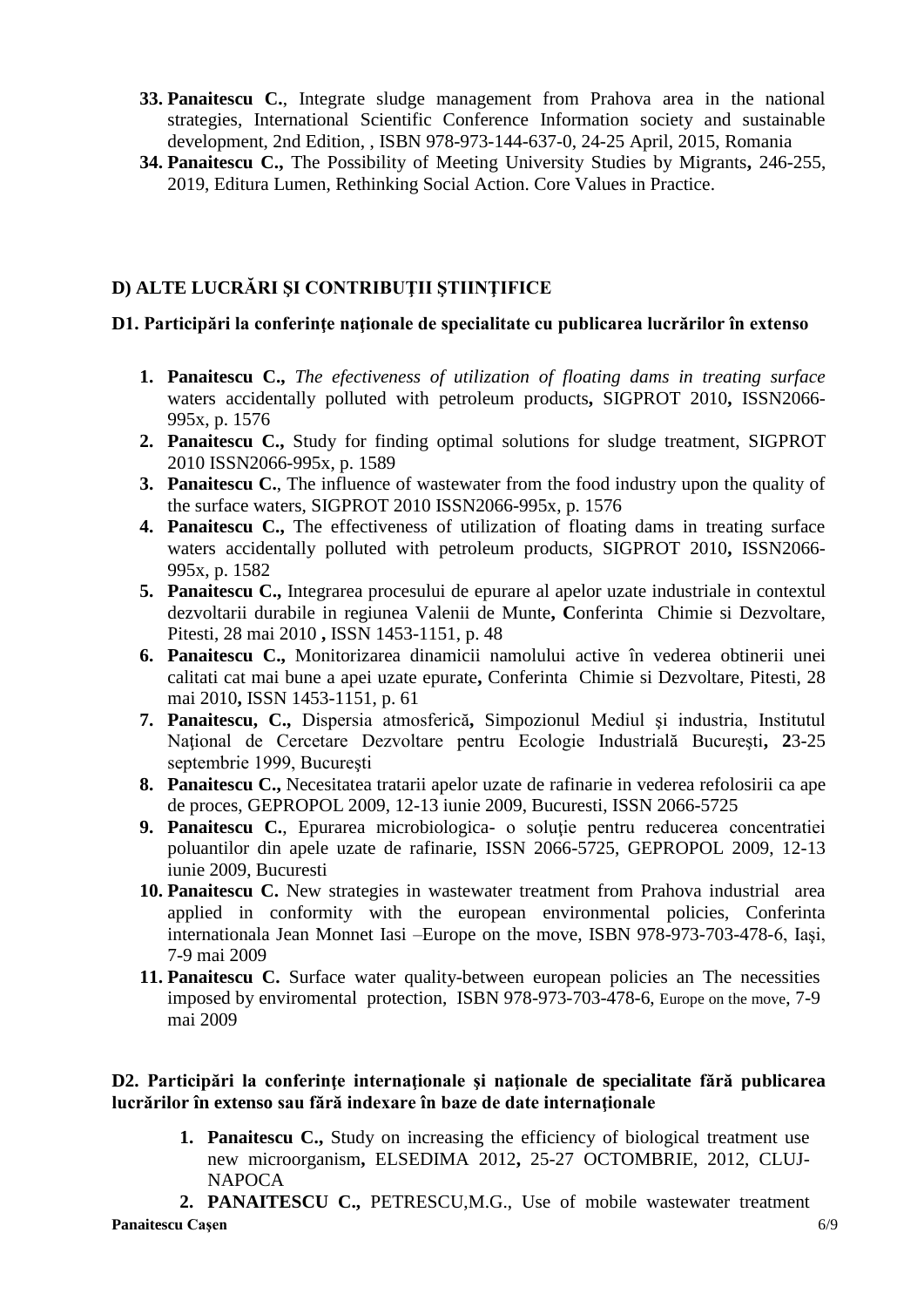plant in case of accidental pollution, ELSEDIMA 2014, 25-27 OCTOMBRIE, 2012, CLUJ-NAPOCA, Book of abstract, p.126

- **3. Panaitescu C.** Folosirea staţiilor de epurare mobile la epurarea apelor uzate încărcate cu produse petroliere **,** Conferinta-Monitoring water Pollution and Wastewater treatment, **,** 27-29 Martie, Editia a II-a, Predeal, Romania.
- **4. Panaitescu C.,** Calitatea namolurilor depozitate in zona judetului Prahova**,**  Conferinta- Solutii si tehnologii de eliminare si tratare a namolurilor**,** 5 decembrie 2012, NOVOTEL, Bucuresti.
- **5. Panaitescu C**., Marius Gabriel Petrescu, Rodica Bucuroiu, Gordan Roxana, Analysis and Optimization of Wastewater Treatment Process from Detergents Industry, OPROTECH Including CISA and PLUMEE Conferences, 4-6 IUNIE, 2015, BACAU, Book of abstract,, ISSN 2457-3388
- **6.** Marius Gabriel Petrescu, **Panaitescu C.,** Eugen Laudacescu The Fuel Storage Valuation and Optimization -New Solution for Environmental Protection, OPROTECH Including CISA and PLUMEE Conferences, 4-6 IUNIE, 2015, BACAU, Book of abstract, ISSN 2457-3388
- **7. Panaitescu C**., Marius Gabriel Petrescu, Water Pollution in the Urban Prahova County. Troubles and Solutions, URBAN ENVIRONMENTAL POLLUTION 2014, Climate Change and Urban Environment, TORONTO, CANADA, 12-15 iunie, 2014
- **8. Panaitescu C**., Bucuroiu R., Study of Surfacewater and Grounwater Pollutants in Ploiesti City, Romania, URBAN ENVIRONMENTAL POLLUTION 2014, Climate Change and Urban Environment, TORONTO, CANADA, 12 - 15 June 2014, Sheraton Centre, Toronto, Canada
- **9. Panaitescu C.,** Choose of wastewater treatment methods-decisive factor for environmental quality, Environmental pollution and its impact on public health, Universitatea Transilvania Brasov, 16-19 iulie, 2008, ISBN 978-973-598-324-6
- **10. Panaitescu C.,** Onutu I., Calitatea apei potabile din zona Valeni-Maneciu-Cheia. Indici de tratabilitate a apei potabile din zona Valeni-Maneciu. BAT-uri in tratarea apei potabile.Padurea si resursele de apa potabila in contextul schimbarilor climatice- CCWARE, Cheia, 29 mai 2013
- **11. Panaitescu C,** The oportunity of Monitoring on-line the wastewater treatment process**,** Wastewater Treatment and Purification, 19-20 Mai 2011, Sinaia
- **12. Panaitescu C.,** VOC in Refinery Wastewater**,** Monitoring of Water Pollution and Wastewater Treatment Conference**,** 21-23 Martie, Sinaia, Romania
- **13. Panaitescu C.,** The influence of Scada System on the Quality of treated water**,**  Monitoring of Water Pollution and Wastewater Treatment**,** 21-23 Martie, Sinaia, Romania
- **14. Panaitescu C.,** Evaluarea cantitativa a riscului rezultat in urma depozitarii necontrolate a deseurilor in Judetul Prahova in scopul prevenirii aparitiei siturilor contaminate**,** Contaminated Sites Management, 3rd Edition**,** 15 aprilie 2011, Sinaia, Romania
- **15. Panaitescu C.,** The oportunity of Monitoring on-line the wastewater treatment process**,** Wastewater Treatment and Purification**,** 19-20 Mai 2011, Sinaia
- **16. Panaitescu C.,** Water vulnerability in Romania area**,** 19-20 March, Modena, knowledge transfer workshop and 2nd Plenary Workshop CC-WARE.
- **17. Panaitescu C**., Indicators for water vulnerability, 21 st October 2014, Waidhofen/Ybbs. Austria:Regional Workshop for Forest Management & protection of drinking water.
- **18. Panaitescu C.,** Zamfir Alina, Evaluarea impactului poluarii apelor de suprafata in zona industriala a orasului Ploiesti. Sesiunea de comunicari stiintifice C.D Nenitescu, Editia a IV-a, Noiembrie 2007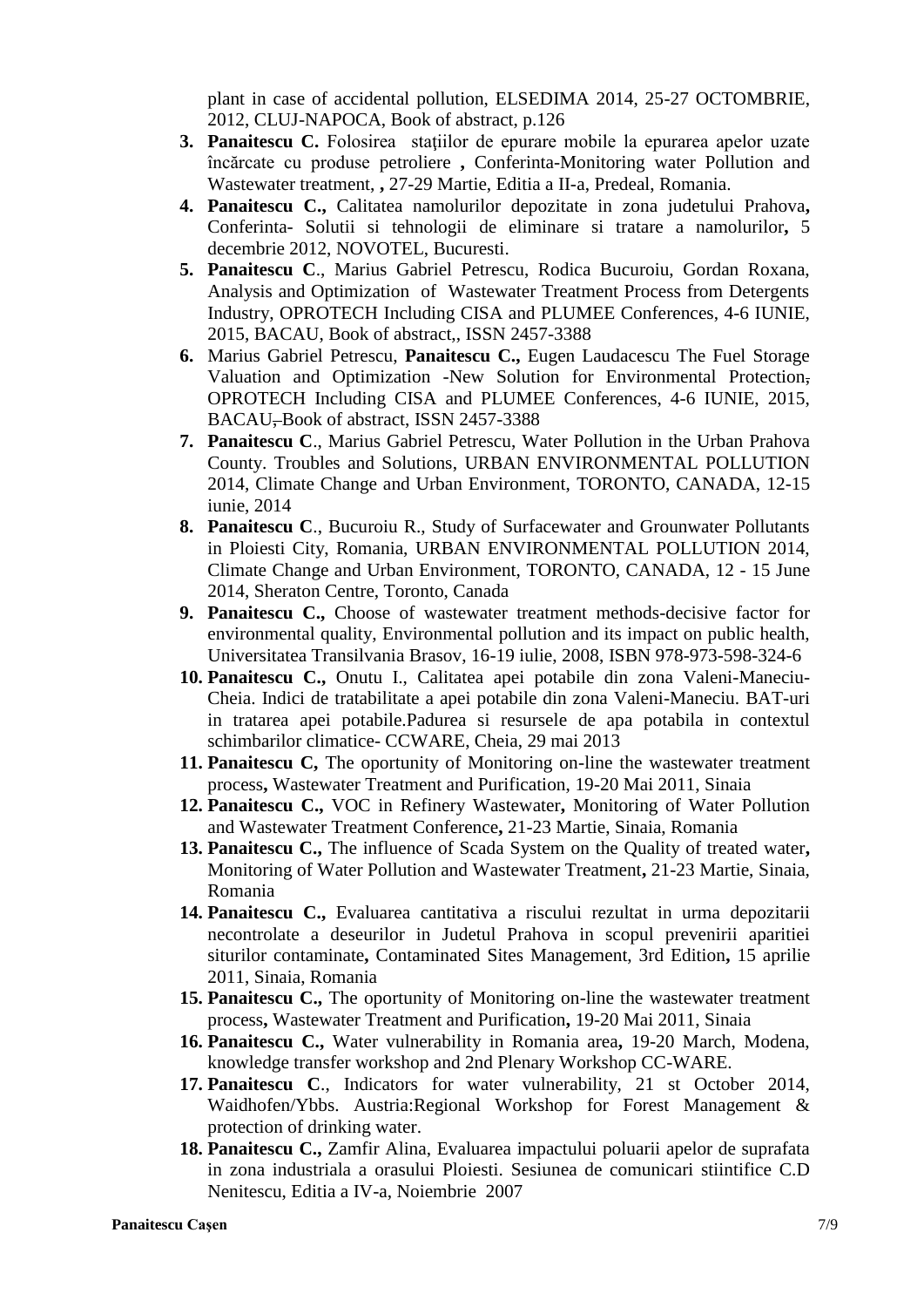- **19. Panaitescu C.**, Onutu, I., L' etude du traitement des residus , COFrRoCA-2008, Bacau, 25-29 Iunie, 2008, ISBN 978-973-1833-77-4
- **20. Panaitescu C.**, Nicolae M., Etude de réhabilitation du niveau secondaire de la station du traitement de l'eau use, COFrRoCA-2008, Bacau 25-29 Iunie, 2008, ISBN 978-973-1833-77-4
- **21. Panaitescu C**., Onutu I.**,** Aspecte privind eliminarea compusilor aromatici din apele uzate industriale, Conferinta Meda Consulting, Ape uzate industrial – colectare transport-epurare gestionare deseuri, Predeal , 2010**,**
- **22.** Matei, V., Tanasescu C., **Panaitescu C.,** Study on oil hydrodeparafination based on bifunctional catalysts, Al IV-lea Simposion National de Cataliza, Ploiesti, 21-23 sept, 1995
- **23.** Stoica, M.E., **Panaitescu C.,** Cristescu T., Decontamination of soils polluted with petroleum using physicochemical and thermal remediation technologies in Prahova couny area, Agriculture for life, Life for Agriculture, 2016, June 9-11, Bucharest, Romania.
- **24. Panaitescu C.,** Reabilitarea statiei de epurare din cadrul unui depozit ecologic in contextul dezvoltarii infrastructurii de mediu locale**,** Conferinta internationala Jean Monnet Iasi -Europe's Challenges in a globalised world, 14-15 mai 2010.
- **25. Panaitescu C.,** Epurarea apelor uzate din industria alimentara in conformitate cu principiile dezvoltarii durabile**,** Conferinta internationala Jean Monnet Iasi - Europe's Challenges in a globalised world, 14-15 mai 2010**.**
- **26. Panaitescu C.,** Bombos. D. Dusescu C., Ichim M., Bolocan I., Study of n-Butyl Alcohol Recovery from the fermentation process, The 2th International Conference Science and Technology in the Context of Sustainable development, Ploiesti, 2010.
- **27.** Stoica, M. **Panaitescu, C.** Jinescu C., Pollutant disposal potential in areas with petroleum product, BACAU 2016, Conference Proceedings – ABSTRACTS, International Conference of Applied Sciences, June 2<sup>nd</sup>-4<sup>th</sup>, 2016, Bacau, Romania.
- **28. Panaitescu, C.,** Jinescu, G., M.A. Mareş, M. A., Optimisation of the anaerobic stage of a brewery wastewater treatment plant, BACAU 2016, Conference Proceedings – ABSTRACTS, International Conference of Applied Sciences, June 2<sup>nd</sup>-4<sup>th</sup>, 2016, Bacau, Romania.
- **29.** Toprak, S., Agdag, O.N., Cetin, B., De Angelis, E., Pikon, K., [Kujumdzieva,](https://smart-envi.gtu.edu.tr/wp-content/uploads/2021/10/Toprak_et_al_Open_Dumps_6ICEES_Full_Paper.pdf) A., Petrova, V., **Panaitescu, C.,** [Degirmenci,](https://smart-envi.gtu.edu.tr/wp-content/uploads/2021/10/Toprak_et_al_Open_Dumps_6ICEES_Full_Paper.pdf) R., Frulla, D., Dal, O., Balcik, C., Yilmaz Cincin, R.G., De [Angelis,](https://smart-envi.gtu.edu.tr/wp-content/uploads/2021/10/Toprak_et_al_Open_Dumps_6ICEES_Full_Paper.pdf) K.,, Dinu, F., Nedeva, T., Kaplan, Y., Agdag, F., Bogacka, M. (2021). A Project on Reducing Risks [Associated](https://smart-envi.gtu.edu.tr/wp-content/uploads/2021/10/Toprak_et_al_Open_Dumps_6ICEES_Full_Paper.pdf) With MSW Open Dumps. 6th [International](https://smart-envi.gtu.edu.tr/wp-content/uploads/2021/10/Toprak_et_al_Open_Dumps_6ICEES_Full_Paper.pdf) Conference on Earthquake Engineering and [Seismology,](https://smart-envi.gtu.edu.tr/wp-content/uploads/2021/10/Toprak_et_al_Open_Dumps_6ICEES_Full_Paper.pdf) 13-15 October 2021, Gebze, Kocaeli, Turkey (în curs de indexare).
- **30.** Toprak, S., Cetin, B., Agdag, O.N., De Angelis, E., Górski, M., [Kujumdzieva,](https://smart-envi.gtu.edu.tr/wp-content/uploads/2021/08/1281_SMARTEnvi_Toprak_et_al_ACE2020-21_R1.pdf) A., Petrova, V., **Panaitescu, C.,** [Degirmenci,](https://smart-envi.gtu.edu.tr/wp-content/uploads/2021/08/1281_SMARTEnvi_Toprak_et_al_ACE2020-21_R1.pdf) R., Frulla, D., Yilmaz Cincin, R.G., Balcik, C., Pikon, K., Dinu, F., [Nedeva,](https://smart-envi.gtu.edu.tr/wp-content/uploads/2021/08/1281_SMARTEnvi_Toprak_et_al_ACE2020-21_R1.pdf) T., Kaplan, Y., Dal, O., De [Angelis,](https://smart-envi.gtu.edu.tr/wp-content/uploads/2021/08/1281_SMARTEnvi_Toprak_et_al_ACE2020-21_R1.pdf) K., Agdag, F. (2021). A Joint Effort to Reduce Hazards to the Environment and Water Resources by [Rehabilitating](https://smart-envi.gtu.edu.tr/wp-content/uploads/2021/08/1281_SMARTEnvi_Toprak_et_al_ACE2020-21_R1.pdf) Open Dumps. 14th International Congress on Advances in Civil [Engineering,](https://smart-envi.gtu.edu.tr/wp-content/uploads/2021/08/1281_SMARTEnvi_Toprak_et_al_ACE2020-21_R1.pdf) 6-8 September 2021, Istanbul, Turkey (în curs de [indexare\).](https://smart-envi.gtu.edu.tr/wp-content/uploads/2021/08/1281_SMARTEnvi_Toprak_et_al_ACE2020-21_R1.pdf)
- **31.** Dinu F., **Panaitescu C.,** Cooperation in Transnational Programmes in Pandemic Condition for Improvement of Eco-friendly Technologies in Offshore Area Development in the Black Sea Region, International Conference on: "Science Evidence-Based Decision Making Approaches for the Implementation of SDGs in the Black Sea Region"- on linehttps://bsun.org/media/Program\_International\_Conference.pdf